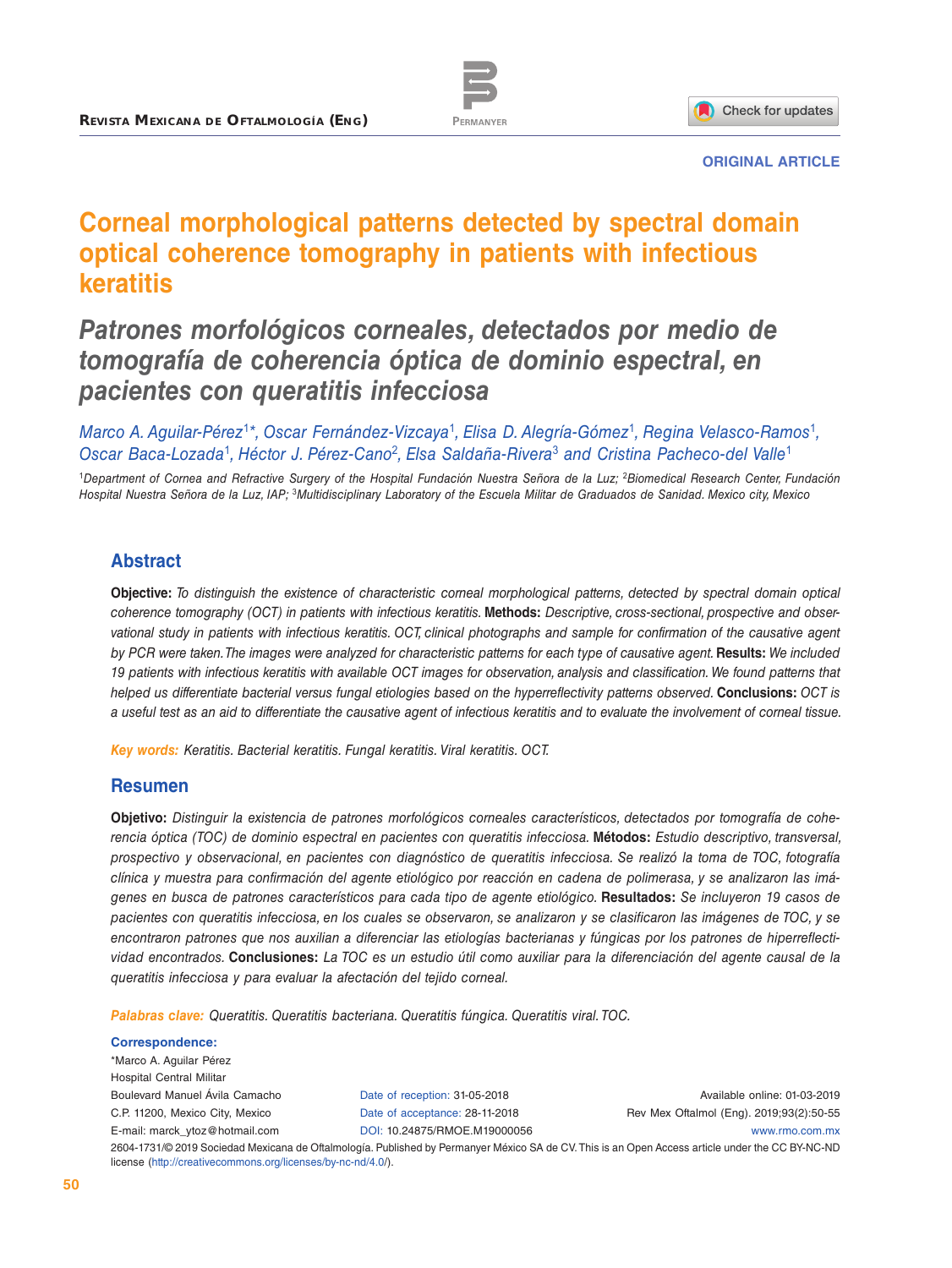### **Introduction**

Corneal ulcers are a major cause of corneal blindness that are often underreported but may result in 1.5 to 2.0 million new cases of monocular blindness each year[1](#page-5-0).

Infectious keratitis is an ophthalmic emergency that threatens the vision and structural integrity of the eye and requires immediate treatment and timely identification of the causative agent, since, without the initiation of appropriate treatment, only 50% of the eyes with microbial keratitis will have good visual results $2-4$  $2-4$  $2-4$ .

The diagnosis is usually based on the clinical features found by slit lamp examination, such as a corneal epithelial defect and stromal infiltration. The evaluation of the depth and extent of the pathological characteristics is subjective and depends on the experience of the examiner<sup>[5](#page-5-3)</sup>. The monitoring of the response to treatment is through measuring the dimensions of the epithelial defect by slit lamp exam, and with the aid of anterior segment photographs<sup>[6](#page-5-4)</sup>.

The identification of the causative organism is of great importance; however, although the smear and culture of the corneal lesion remain the gold standard in the diagnosis of infectious keratitis, some microorganisms are difficult to detect *in vitro* and some others are slow-growing[6](#page-5-4).

Spectral domain optical coherence tomography (OCT) is an imaging test that has been used to evaluate the anatomical structures and to diagnose pathologies, and has shown excellent reproducibility regarding pachymetry, anterior chamber depth, as well as iridocor-neal angle measurements<sup>[7](#page-5-5)[-9](#page-5-6)</sup>.

Regarding the usefulness of OCT in inflammatory and infectious corneal pathologies, there are several publications that suggest it is a valuable tool to assess the extension of the lesion and to monitor the response to antimicrobial treatment, as well as in the follow-up of corneal pathologies in which is difficult to visualize corneal structures and the anterior segment<sup>[10](#page-5-7)[-14](#page-5-8)</sup>.

Konstantopoulos, et al. quantified the treatment response of bacterial keratitis and the reduction of corneal edema using time-domain OCT, and demonstrated its usefulness for monitoring, with the limitation of not being able to determine the borders of the infiltrates in 50% of the cases, attributed to the lower resolution of the equipment used<sup>[10](#page-5-7)[,13](#page-5-9)</sup>.

Wael Soliman, et al. in 2012, aimed to find patterns to identify the causative agent and conducted a study that included 20 patients with infectious bacterial and fungal keratitis, confirmed by cultures. They recorded the changes found by spectral-domain OCT and reported 12 patterns, of which 11 were observed in both bacterial and fungal keratitis, and it was not possible to differentiate the etiology through these patterns. They highlighted a unique pattern in fungal etiology described as " full thickness stromal cystic spaces" that correlated with stromal necrosis<sup>[15](#page-5-10)</sup>.

#### **Objective**

To distinguish the existence of characteristic corneal morphological patterns, detected by spectral-domain OCT in patients with infectious keratitis.

#### **Methods**

A descriptive, cross-sectional, prospective and observational study was carried out in 19 patients from the cornea and refractive surgery department at the Hospital Fundación de Nuestra Señora de la Luz, who were clinically diagnosed with infectious keratitis of bacterial, fungal and viral etiology.

A complete ophthalmological examination was performed, including visual acuity, biomicroscopy and clinical photographs of the lesion, with a minimum of three images with diffuse illumination at a 10X magnification to include the entire corneal lesion and selecting the best image to correlate with the ones obtained by spectral-domain OCT.

One to three images were taken with the high-resolution spectral-domain OCT (Spectralis, Heidelberg Engineering, GmbH, Germany) using the anterior segment module. Patients were asked to keep their eyesight in the fixation light with the contralateral eye to maintain ocular alignment. Using the anterior segment software in the cornea module, version 5.1, a customized study panel was selected, configured with a measurement of 15 mm horizontal by 5 mm vertical, positioned at the center of the corneal lesion, with a quality of 40 frames, resulting in 41 sections of 69 microns each.

From the images obtained, the best image was selected for its morphological description by one of the authors of this work and a cornea specialist, considering hyperreflective and hyporeflective patterns found in the lesion, observing preservation or loss of the normal architecture of the corneal structures, changes in reflectivity at the epithelium and stroma, differentiation between affected and healthy tissue, as well as the visualization of the deep stroma beneath the lesion. The images were compared looking for similar patterns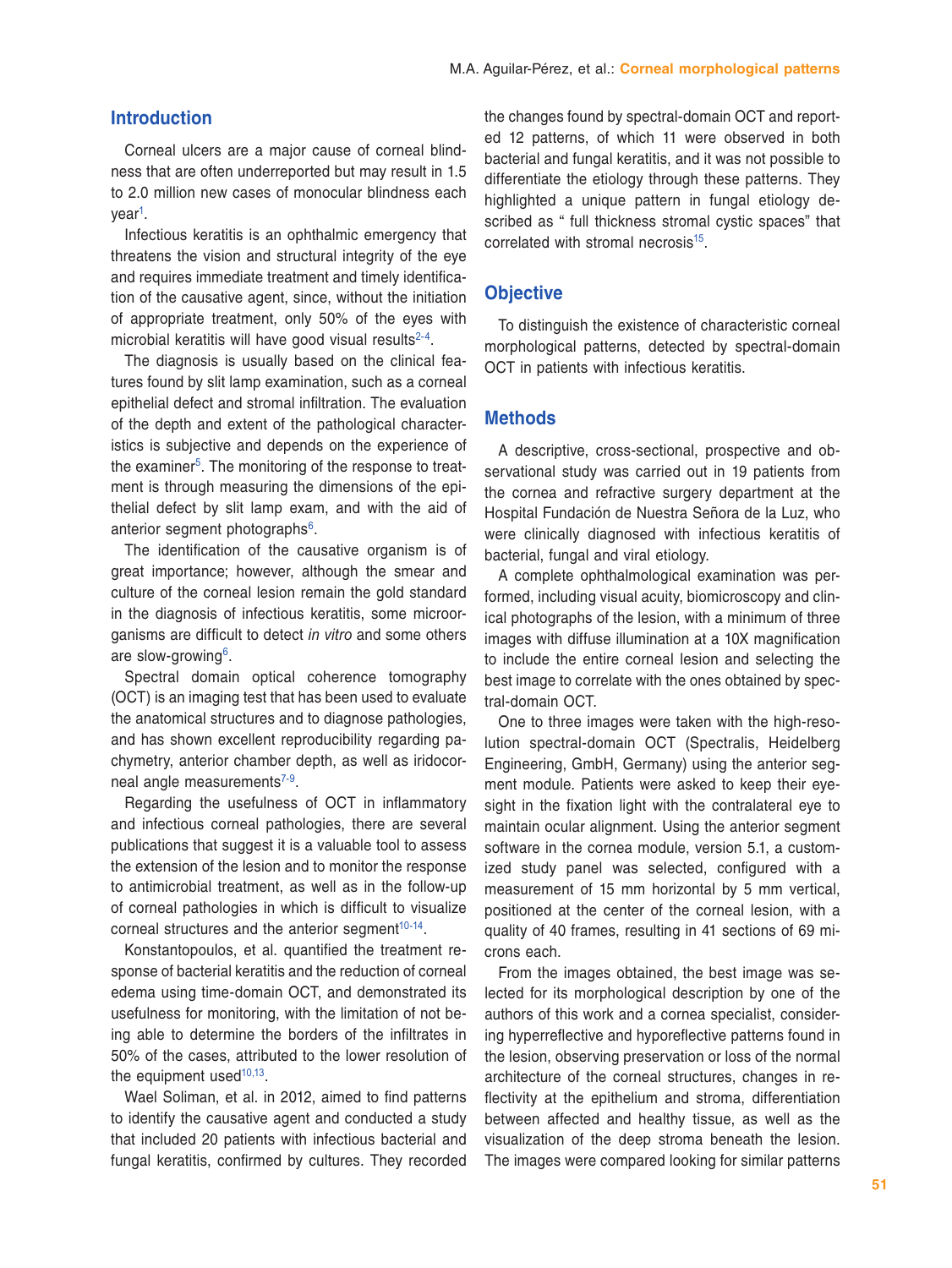

**Figure 1.** Bacterial keratitis: hyperreflective subepithelial lesion, loss of differentiation of the epithelial layer and Bowman's layer (asterisk), hyporeflective stroma underneath the lesion, with adequate differentiation between affected and healthy tissue (arrow).



**Figure 2.** Bacterial keratitis: hyperreflective subepithelial lesion, loss of differentiation of the epithelial layer and Bowman's layer (asterisk), hyporeflective stroma underneath the lesion, with adequate differentiation between affected and healthy tissue (arrow).

that helped to differentiate between bacterial, fungal and viral etiologies.

After taking the clinical pictures and the spectral-domain OCT, a sample of the lesion was taken with a rayon swab at the borders of the lesion after applying topical anesthesia with tetracaine hydrochloride. Then the swab was placed in a tube with transport medium for processing and performing polymerase chain reaction (PCR).

## **Results**

We included 19 cases of patients with infectious keratitis. PCR reported the cases as 7 bacterial, 5 fungal, 1 viral, and 6 non-reactive. All of them were included and classified by clinical photographs, finding the following patterns:

- Bacterial keratitis: patterns of subepithelial hyperreflectivity in the area of the lesion, loss of differentiation of the epithelial layer and the Bowman layer, stromal hyporeflectivity underlying the lesion, and it was possible to delineate the deep corneal layers in the region adjacent to the lesion and an adequate delimitation of the affected area compared to healthy areas (Figs. 1 and 2).
- All the bacterial lesions studied by OCT: in the peripheral regions of the lesion the corneal anatomy

was conserved; it was possible to differentiate clearly the corneal structures from the epithelium to Descemet's membrane.

- Viral keratitis: homogeneous patterns of subepithelial and superficial stromal hyperreflectivity were identified in the area of the lesion, loss of differentiation of the epithelium generating shadowing. In the corneal structures adjacent to the lesion, the demarcation line between the healthy tissue and the affected area was well defined ([Fig. 3](#page-3-0)).
- Fungal keratitis: highly heterogeneous hyperreflective areas involving the superficial and middle stroma, simulating a dentate pattern, with areas of greater reflectivity and a vertical posterior shadowing that extends throughout the corneal thickness, hyperreflective endothelial lesions, as well as loss of the normal architecture of the cornea, without delimitation of the healthy areas from the affected ones [\(Figs. 4 and 5](#page-3-0)).

# **Discussion**

Since our institution is a tertiary center, the evaluation of our patient population with keratitis can be very complex due to previous treatments and a long evolution; therefore, in this study we assessed ancillary methods for the differential diagnosis of infectious keratitis.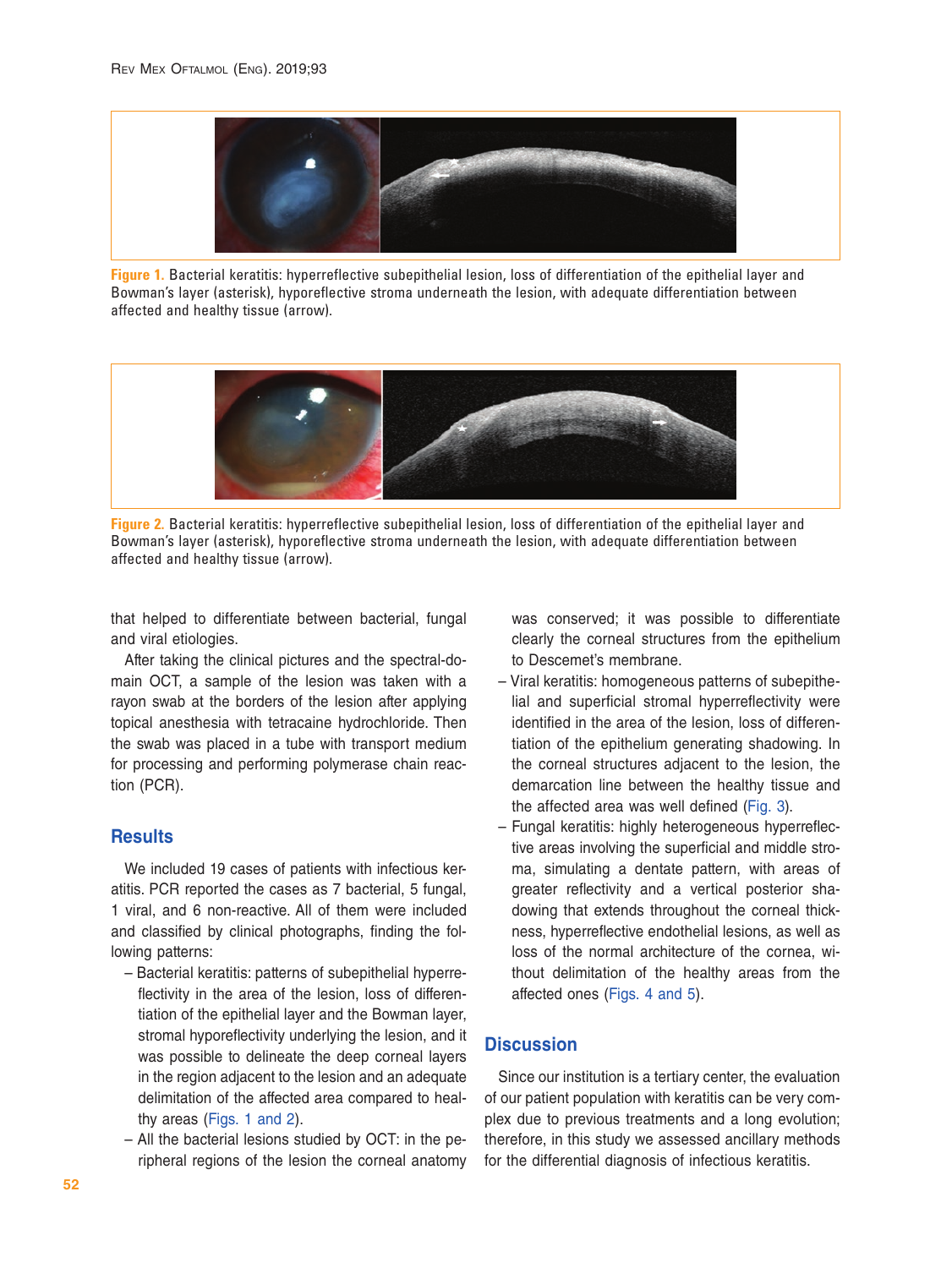<span id="page-3-0"></span>

**Figure 3.** Viral keratitis: homogeneous hyperreflective subepithelial lesion, loss of differentiation of the epithelium (asterisk) that generates shadowing. In the corneal structures adjacent to the lesion, the demarcation line (arrow) between the healthy tissue and the affected area is well defined.



**Figure 4.** Fungal keratitis: highly heterogeneous hyperreflective stromal lesion, with areas of greater reflectivity and full-thickness vertical posterior shadowing (arrow), as well as loss of architecture of the corneal anatomy, without delimitation of healthy from affected areas, as well as a retrocorneal plaque in the lesion (asterisk).



**Figure 5.** Fungal: Fungal keratitis: highly heterogeneous hyperreflective stromal lesion, with areas of greater reflectivity and full-thickness vertical posterior shadowing (arrow), as well as loss of architecture of the corneal anatomy, without delimitation of healthy from affected areas, as well as a retrocorneal plaque in the lesion (asterisk).

We identified morphological patterns that can be detected by spectral-domain OCT, which is useful to differentiate the causative agent (bacteria, virus and fungi) and to evaluate the degree of affectation and the inflammatory response.

Yokogawa, et al. reported irregular coin-shaped hyperreflective thickenings in the corneal endothelium in two patients diagnosed with cytomegalovirus endotheliitis, using spectral-domain OCT. In our study, viral keratitis was positive by PCR for herpes virus, and af-fected the epithelium and superficial stroma<sup>[15](#page-5-10)</sup>.

Wael Soliman, et al. described 12 patterns in patients with infectious keratitis of bacterial and fungal

etiology, of which 11 were present in both etiologies<sup>[16](#page-5-11)</sup>. In the present study, a case of viral etiology was included, and hyperreflective and hyporeflective patterns were reported descriptively, looking for differences that would allow us to diagnose the type of keratitis, coinciding with that reported by Soliman regarding epithelial and stromal hyperreflectivity in the affected area. Regarding fungal etiology, a hyperreflective lesion attached to the corneal endothelium was observed in our study, but we did not observe the full thickness stromal cystic spaces, possibly due to the different time of evolution and the degree of corneal necrosis (Table 1).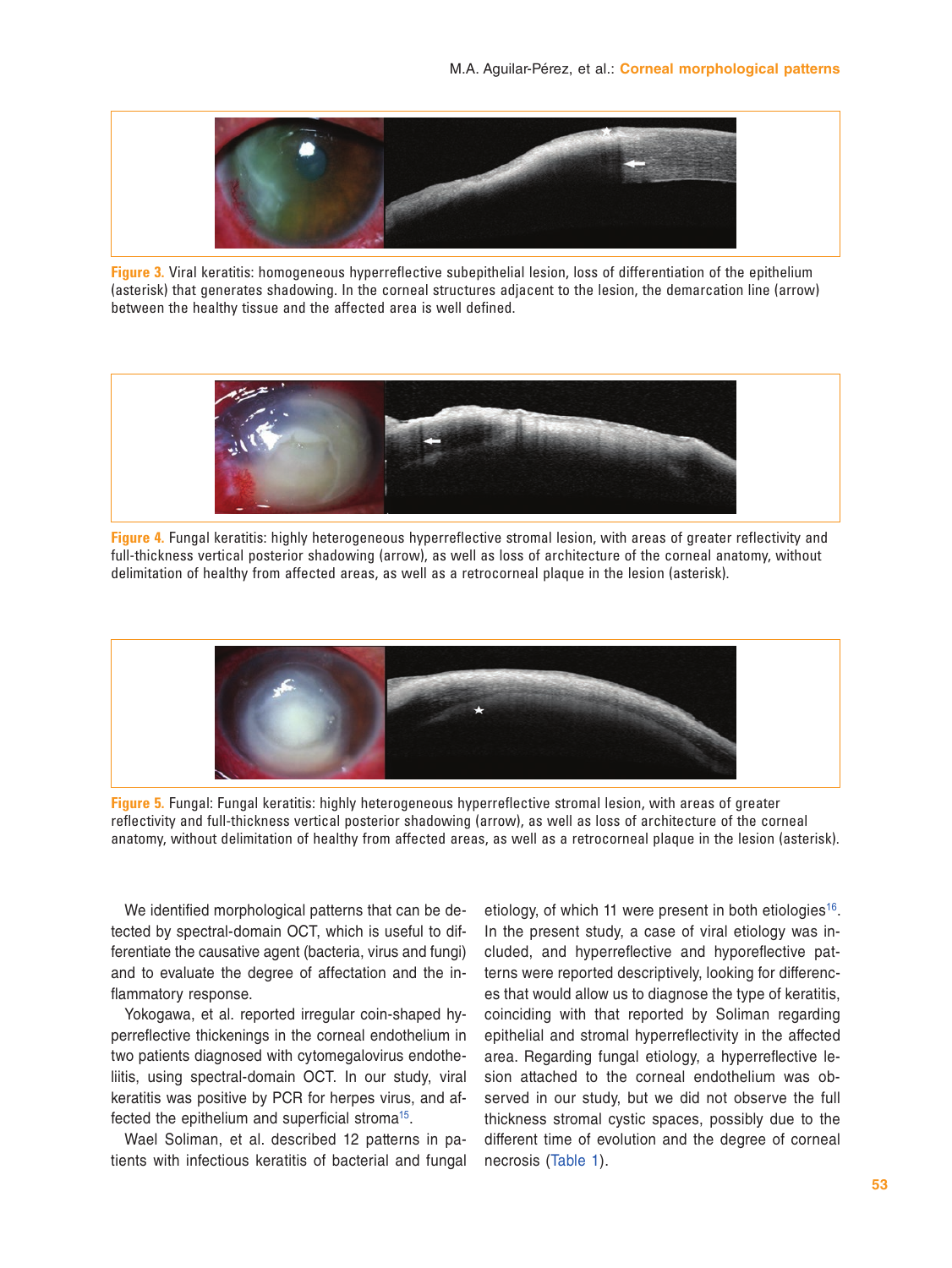|  | Table 1. Comparison of corneal patterns detected by spectral OCT |  |  |  |  |  |  |
|--|------------------------------------------------------------------|--|--|--|--|--|--|
|--|------------------------------------------------------------------|--|--|--|--|--|--|

| Soliman, et al.                                                                                    | Aguilar, et al.                                                                              |  |  |  |
|----------------------------------------------------------------------------------------------------|----------------------------------------------------------------------------------------------|--|--|--|
| Hyperreflective stromal lesion                                                                     | Reported as stromal hyperreflectivity observed in the three etiologies                       |  |  |  |
| Epithelial defect                                                                                  | Described as loss of corneal epithelial demarcation in the three etiologies                  |  |  |  |
| Stromal edema                                                                                      | Not reported                                                                                 |  |  |  |
| Hyperreflective material underneath the epithelial defect<br>or the hyperreflective stromal lesion | Specified as subepithelial homogeneous hyperreflectivity observed in the<br>three etiologies |  |  |  |
| Hyperreflective lesion adhered to the corneal endothelium                                          | A hyperreflective endothelial lesion was observed (fungal etiology)                          |  |  |  |
| Small stromal cystic spaces                                                                        | Subepithelial hyporeflectivity in both bacterial and fungal etiology                         |  |  |  |
| Full thickness stromal cystic spaces                                                               | Not observed in our cases                                                                    |  |  |  |
| Localized stromal thinning with epithelial defect                                                  | Observed in bacterial and viral etiologies                                                   |  |  |  |
| Loss of all corneal layers, except Descemet's membrane                                             | Not observed in our cases                                                                    |  |  |  |
| Hyperreflective stromal lesion with intact epithelium<br>without stromal thinning                  | Observed in bacterial etiology with subepithelial and superficial stromal<br>involvement     |  |  |  |
| Hyperreflective stromal lesion with intact epithelium and<br>localized stromal thinning            | Observed in bacterial etiology with stromal involvement and in fungal<br>etiology            |  |  |  |
| Diffuse stromal thinning with epithelial defect                                                    | Observed in bacterial and viral etiology                                                     |  |  |  |

Abbouda, et al. used time-domain OCT for the follow-up of two patients with fungal keratitis treated by crosslinking and penetrating keratoplasty. As in our study, they described increased reflectivity in the anterior stroma in the area of the lesion, in addition to hy-poreflective cysts due to tissue necrosis<sup>[17](#page-5-12)</sup>.

Takezawa, et al. reported a retrocorneal plaque in patients with infectious keratitis of bacterial etiology, fungal and herpetic keratouveitis<sup>[18](#page-5-13)</sup>. In four patients with fungal etiology in our study, we observed this type of retrocorneal findings like those reported by Takezawa ([Fig. 5](#page-3-0)).

The patterns that may be useful to differentiate bacterial from fungal keratitis lie mainly in the preservation of the corneal anatomy of the unaffected areas and the ability to visualize deep structures underneath the lesion in bacterial ulcers. On the contrary, fungal ulcers show a greater involvement of the stromal anatomy, with more intense hyperreflective patterns that make difficult to differentiate deep and adjacent structures.

The loss of differentiation between affected and healthy tissue is more evident in fungal keratitis, making difficult to differentiate the corneal structures. This correlates with the destruction of both epithelial and stromal tissue caused by the necrosis and degree of inflammation generated by this type of infection.

Viral keratitis allowed to easily differentiate by OCT the affected tissue from the healthy one, possibly due to the delimitation of the virus and the localized inflammatory response of the cases studied.

## **Conclusions**

We conclude the existence of corneal patterns that help us to differentiate the etiology in patients with infectious keratitis by spectral-domain OCT.

Its usefulness to determine the characteristics of the lesion and to evaluate the degree of involvement of the different corneal structures is emphasized, contributing to the decision-making in the medical and surgical treatment of the patients.

## **Conflicts of interest**

The authors declare there is no conflict of interest in this research work.

### **Ethical disclosures**

**Protection of human and animal subjects.** The authors declare that the procedures followed were in accordance with the regulations of the relevant clinical research ethics committee and with those of the Code of Ethics of the World Medical Association (Declaration of Helsinki).

**Confidentiality of data.** The authors declare that they have followed the protocols of their work center on the publication of patient data.

**Right to privacy and informed consent.** The authors have obtained the written informed consent of the